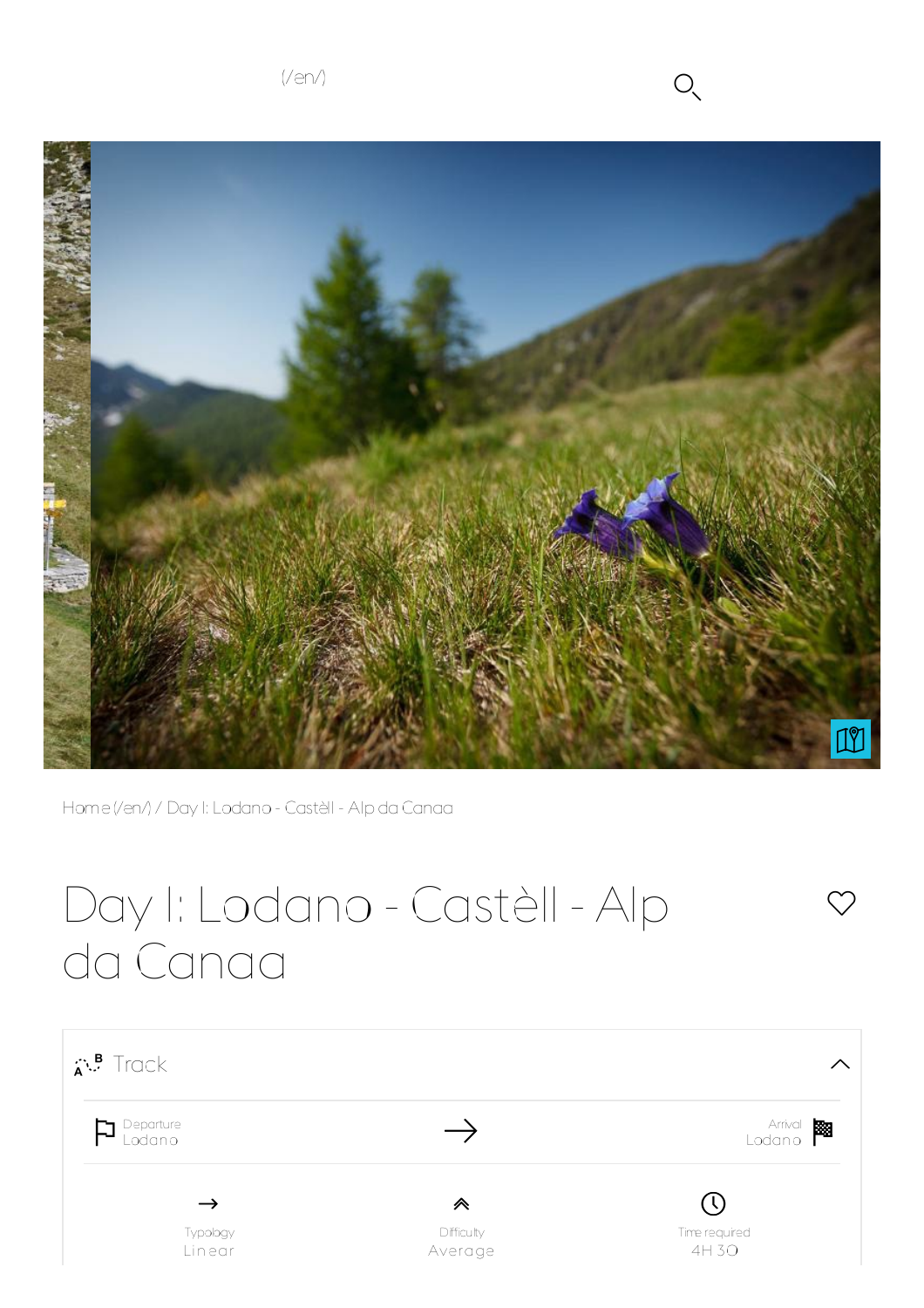| $\leftrightarrow$<br>Length<br>6.43 KM |  |
|----------------------------------------|--|
| <b>H</b> Features                      |  |
| <b>2.</b> Stages                       |  |
| $\circledcirc$<br>Information          |  |

 $\mathbf{\Pi}$ 

#### **DESCRIPTION**

### Discover the full itinerary (../details/141988.html):

## Lodano - Castèll - Alp da Canaa - Alp di Pii - Soláda d Zóra - Lodano

An excursion to explore the forest species and nature of Valle di Lodano.

This hike takes you right through the center of the valley to discover a part of the forest reserve and its varied arboreal vegetation: chestnut groves, pioneer forests, and woods of beech, larch, Norway spruce, and silver fir.

Once you reach Alp da Canaa, on the slopes of Cramalína, the itinerary continues to Alp di Pii, also home to a small alpine lake and a unique biotope, and then descending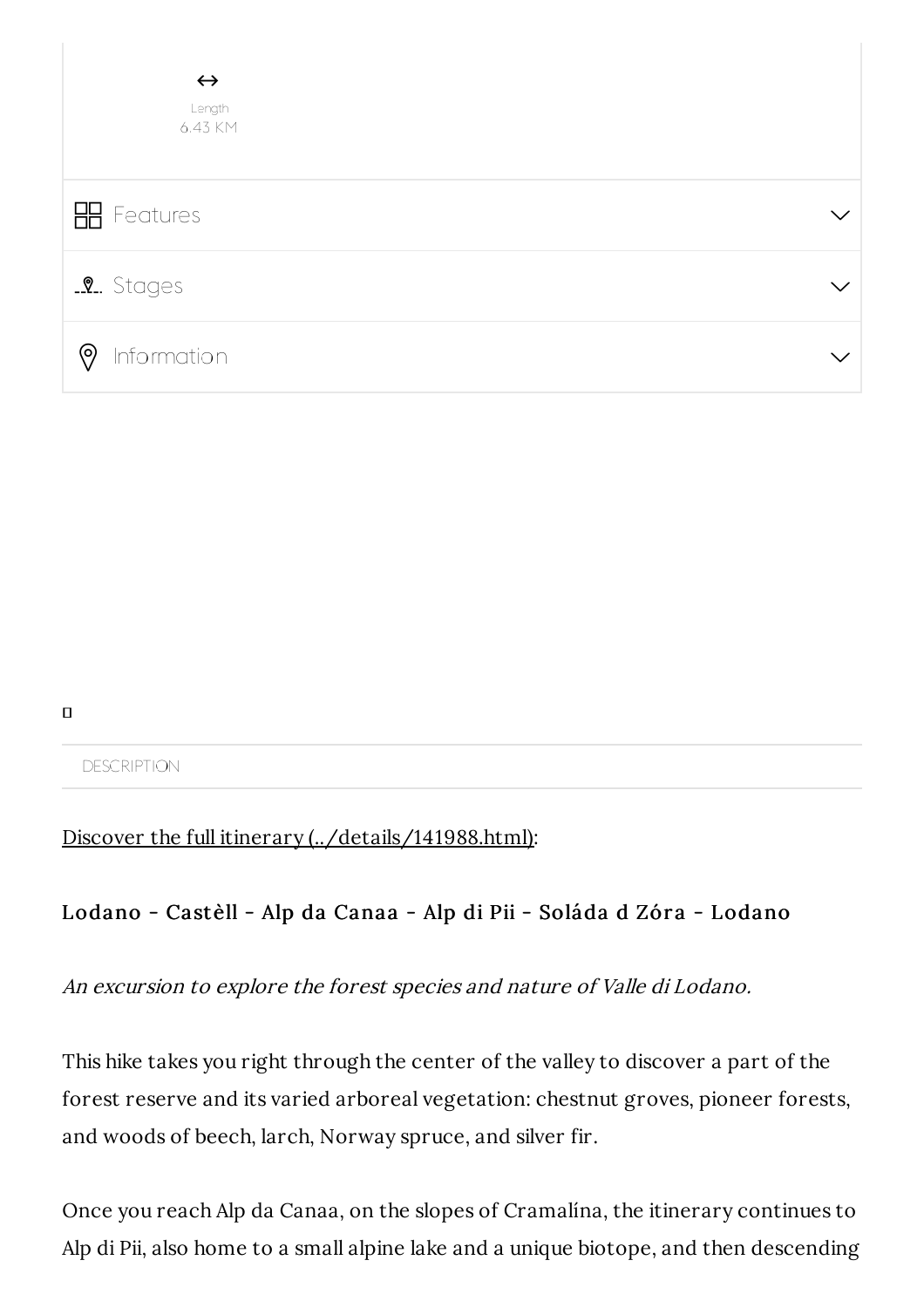back down the valley.

The natural scenery and features of this journey are striking.

Day 1: Lodano - Castèll - Alp da Canaa, 6.5 km, 4h 30 min.

Day 2: Alp da Canaa - Alp di Pii - Lodano, 8 km, 3h 10 min.

Tips



Montagnepulite: This project was born to promote an effective management and sustainable use of mountain huts in Ticino, and in particular the litter management. The responsible management of litter in the mountains is a matter of common sense. We can all contribute:

https://www.montagnepulite.ch/en/golden-rules (https://www.montagnepulite.ch/en/golden-rules)

Alternative routes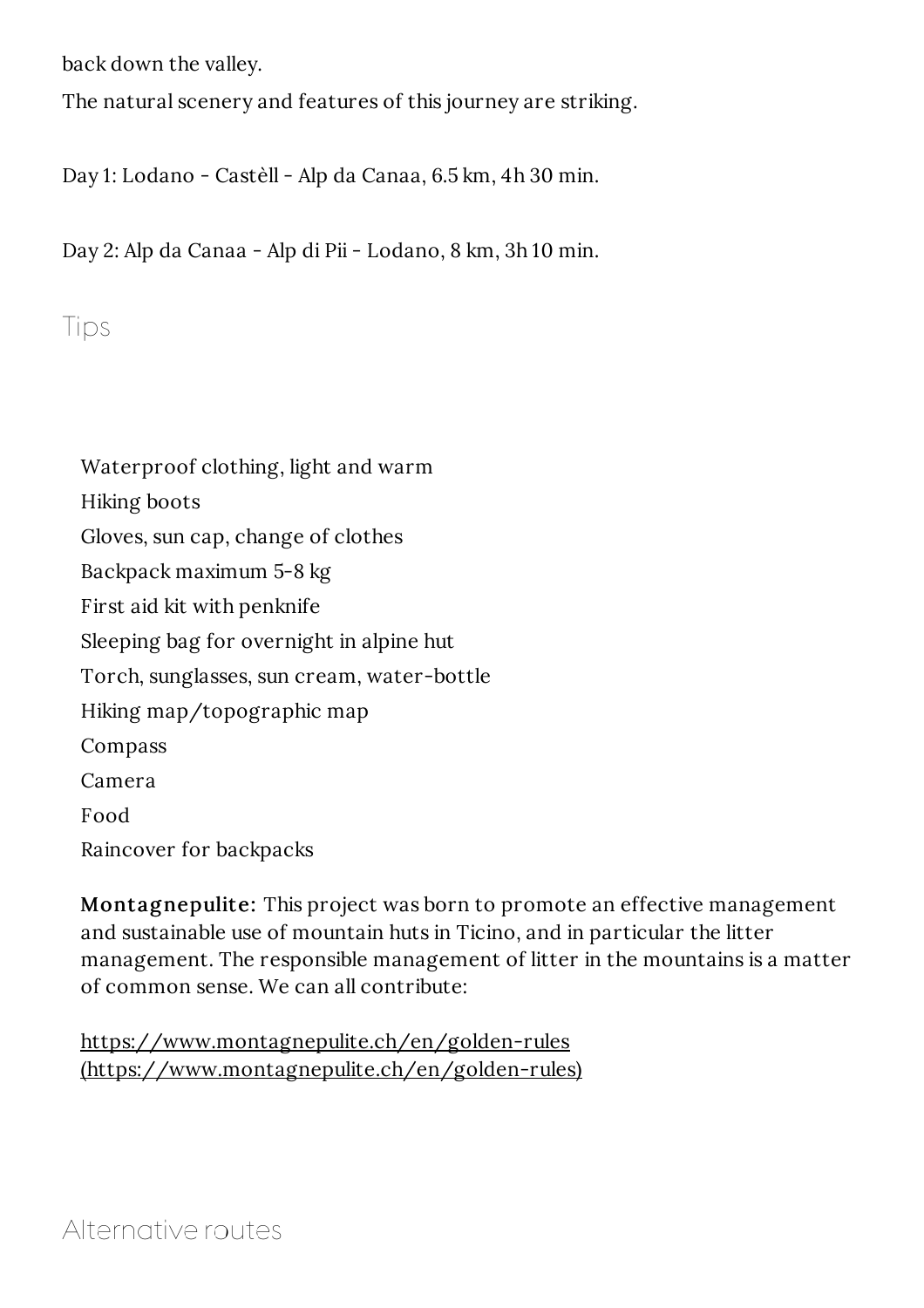## Technical data

-

- $F_{\text{per}}$  GPX data (/.itinerary/gpx?itemId=141989)
- Document PDF (https://pdf.ticino.ch/pdf? uri=https://www.ticino.ch/en/itineraries/details/Day-1-Lodano-Castèll-Alp-da-Canaa/141989.html?pdf=true)

## Close to this route

 $//en/alpineHuts/details/Mour$ hut-Alpe-Canaa/137621.html)

Mountain hut Alpe Canaa (/en/alpineHuts/details/Mountainhut-Alpe-Canaa/137621.html)

The cabin at Alpe Canaa is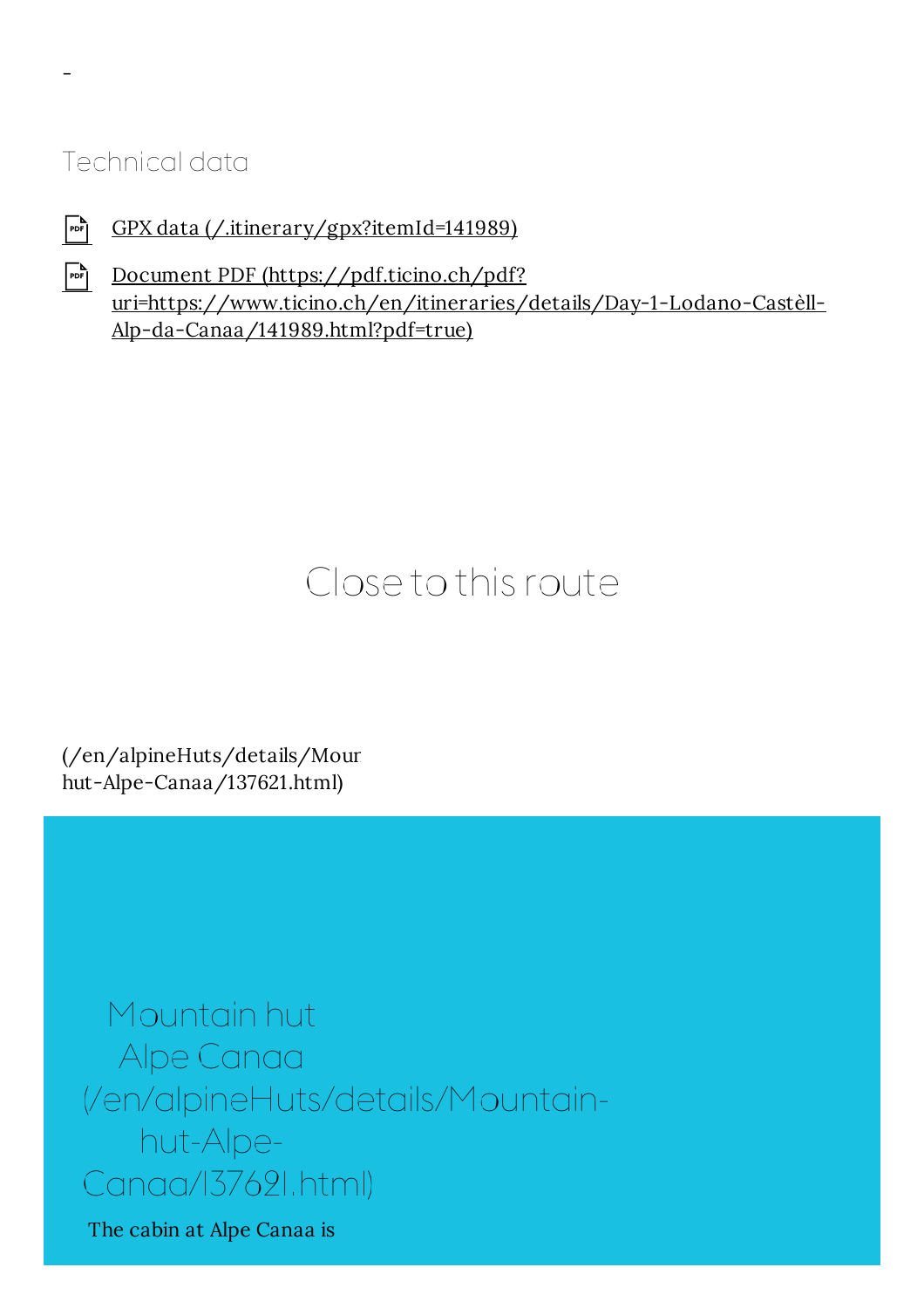located at the foot of Pizzo Cramalina, above Lodano, at an altitude of 1843 meters. It is the ideal ba... (/en/alpineHuts/details/Mountainhut-Alpe-Canaa/137621.html)

## hikeTicino: the App for all itineraries!

Google Play (https://play.google.com/store/apps/details?

id=ch.ticinoturismo.hiketicino&hl=en)

**App Store** 

(https://itunes.apple.com/app/hiketicino-officialhiking/id981165907)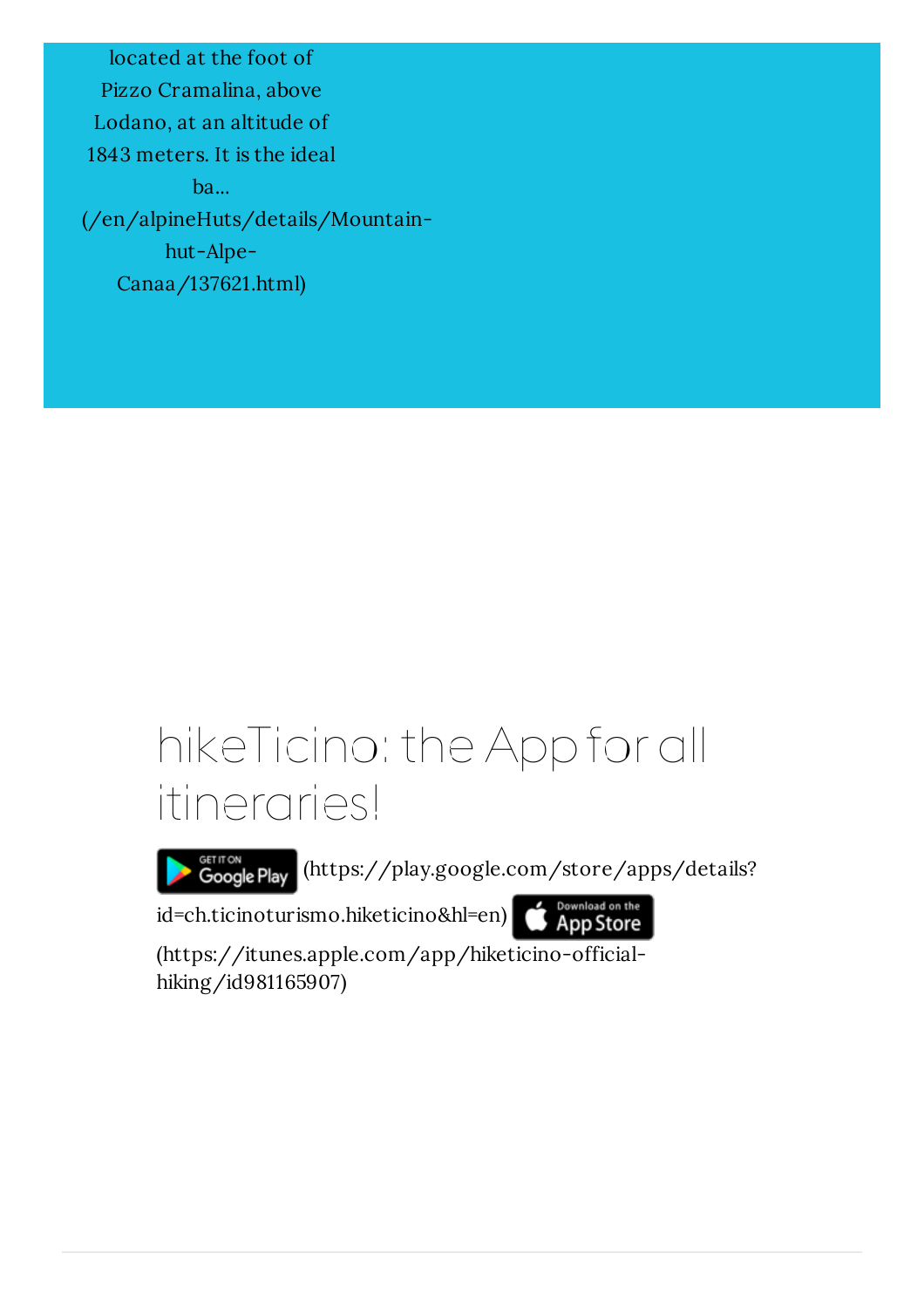OUR NETWORK Meetings (http://meetings.ticino.ch) Trade(http://trade.ticino.ch) Media(https://www.ticino.ch/media)

English

| Inspire me<br>(/en/inspirations.html)                                                                             | Regions                                                                                                                                             | Seasons<br>(/en/discover/destinations.ht/reit)/discover/seasons.html)(/en/explore/excursions.ht | Excursions                           |  |  |  |  |
|-------------------------------------------------------------------------------------------------------------------|-----------------------------------------------------------------------------------------------------------------------------------------------------|-------------------------------------------------------------------------------------------------|--------------------------------------|--|--|--|--|
| <b>Experiences</b>                                                                                                | Bellinzona and Valleys<br>(/en/inspirations/experiences/entrial)scover/destinations/b(ettimizdistrashemis)easons/spring(entrials)plore/excursions/h | Spring                                                                                          | <b>Hiking</b>                        |  |  |  |  |
| Stories                                                                                                           | Ascona-Locarno                                                                                                                                      | Summer                                                                                          | By bike                              |  |  |  |  |
| (/en/inspirations/stories.htm()/en/discover/destinations/ds/en/rdiscover/seasons/sumr(nen/fetxpl)pre/excursions/b |                                                                                                                                                     |                                                                                                 |                                      |  |  |  |  |
|                                                                                                                   | locarno.html)                                                                                                                                       |                                                                                                 |                                      |  |  |  |  |
| <b>Inspirations</b>                                                                                               |                                                                                                                                                     | Autumn                                                                                          | By mountain bike                     |  |  |  |  |
| (/en/travel-                                                                                                      | Lugano Region                                                                                                                                       | (/en/discover/seasons/auturt/rem/hemplore/excursions/n                                          |                                      |  |  |  |  |
| inspirations.html)                                                                                                | (/en/discover/destinations/lugano.html)                                                                                                             | Winter                                                                                          | bike.html)                           |  |  |  |  |
| Video (/en/video.html)                                                                                            | Mendrisiotto                                                                                                                                        | (/en/discover/seasons/winteAlpdime)huts                                                         |                                      |  |  |  |  |
|                                                                                                                   | (/en/discover/destinations/mendrisio.html)                                                                                                          |                                                                                                 | (/en/plan/accommodatio<br>huts.html) |  |  |  |  |

Events (/en/explore/events.html)

Local festivals (/en/explore/events/festivals.html)

Music (/en/explore/events/music/musiclist.html)

Sports (/en/explore/events/sports.html)

Exhibitions (/en/explore/events/culture.html)

Gastronomy (/en/explore/events/gastronomymarkets.html)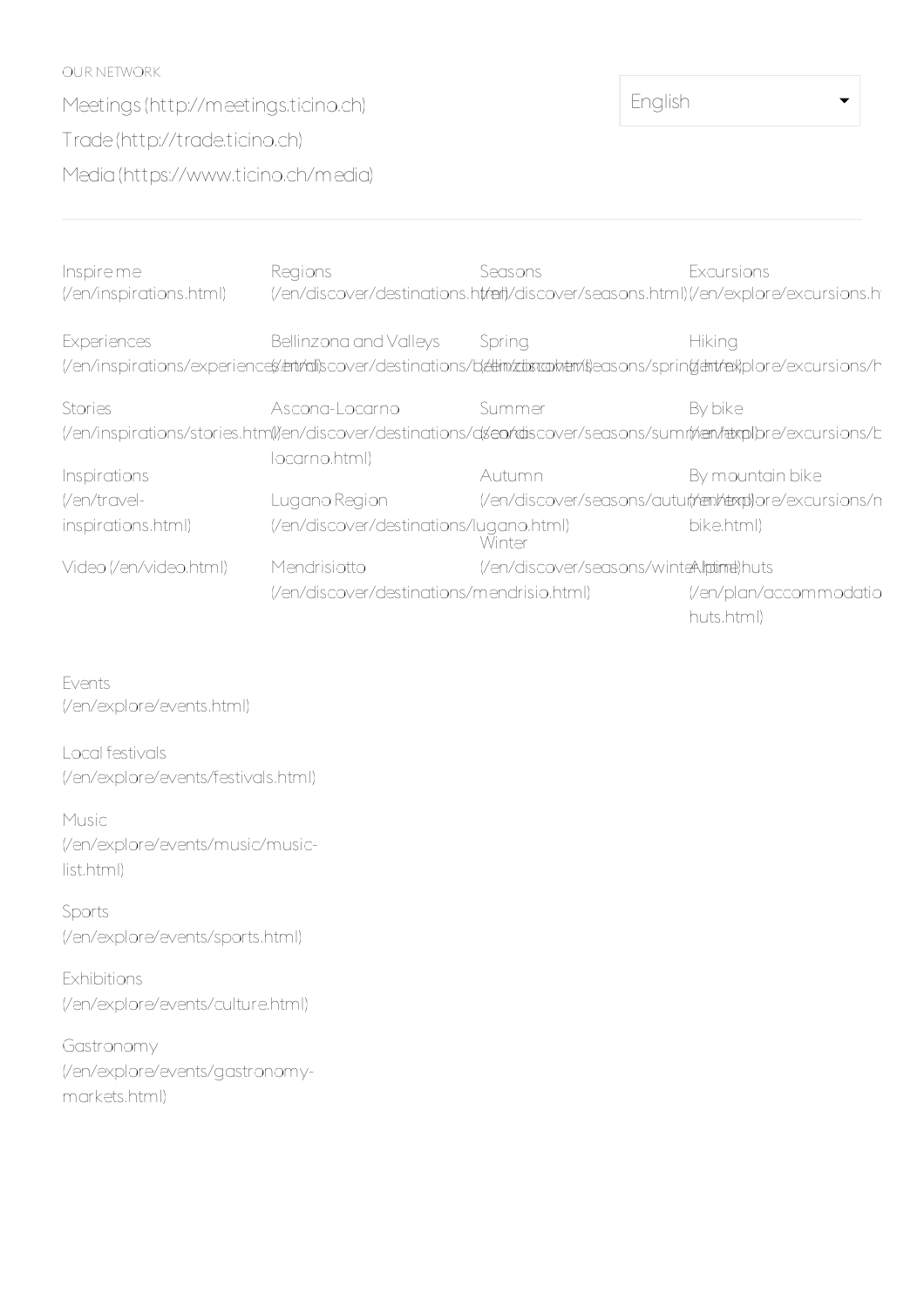| Explore                                 | Sports                                 | Getting around        |  |  |
|-----------------------------------------|----------------------------------------|-----------------------|--|--|
| (/en/explore.html)                      | (/en/explore/sports.html)              | (/en/plan/moving-     |  |  |
|                                         |                                        | around.html)          |  |  |
| Unesco                                  | Winter sports                          |                       |  |  |
| (/en/explore/unesco-                    | (/en/explore/sports/winter-            | Navigation            |  |  |
| world-heritage.html)                    | sports.html)                           | (/en/plan/moving-     |  |  |
|                                         |                                        | around/lake-          |  |  |
| Markets and                             | Water sports                           | navigation.html)      |  |  |
| artisanship                             | (/en/explore/sports/water-             |                       |  |  |
| (/en/explore/markets.html) sports.html) |                                        | By train              |  |  |
|                                         |                                        | (/en/plan/moving-     |  |  |
| Museums and                             | Adventure sports                       | around/railways.html) |  |  |
| architecture                            | (/en/explore/sports/extreme-           |                       |  |  |
| (/en/explore/museums-                   | sports.html)                           | Lifts and funicolars  |  |  |
| architecture.html)                      |                                        | (/en/plan/moving-     |  |  |
|                                         | Traditional sports                     | around/funicolars-    |  |  |
| Shopping                                | (/en/explore/sports/tradition@ts.html) |                       |  |  |
| (/en/explore/shopping.html)sports.html) |                                        |                       |  |  |
|                                         |                                        | By bus                |  |  |
| Nighlife                                |                                        | (/en/plan/moving-     |  |  |
| (/en/explore/nightlife.html)            |                                        | around/buses.html)    |  |  |
|                                         |                                        |                       |  |  |
| Parks and gardens                       |                                        | By car                |  |  |
| (/en/explore/parks-                     |                                        | (/en/plan/moving-     |  |  |
| gardens.html)                           |                                        | around/car.html)      |  |  |

Gastronomy (/en/explore/gastronomy.html) around/car.html)

## Contact for partners

Via C. Ghiringhelli 7 C.P. 1441 6501 Bellinzona

Tel. +41 91 825 70 56

### Follow us

Subscribeto our newsletter

Email